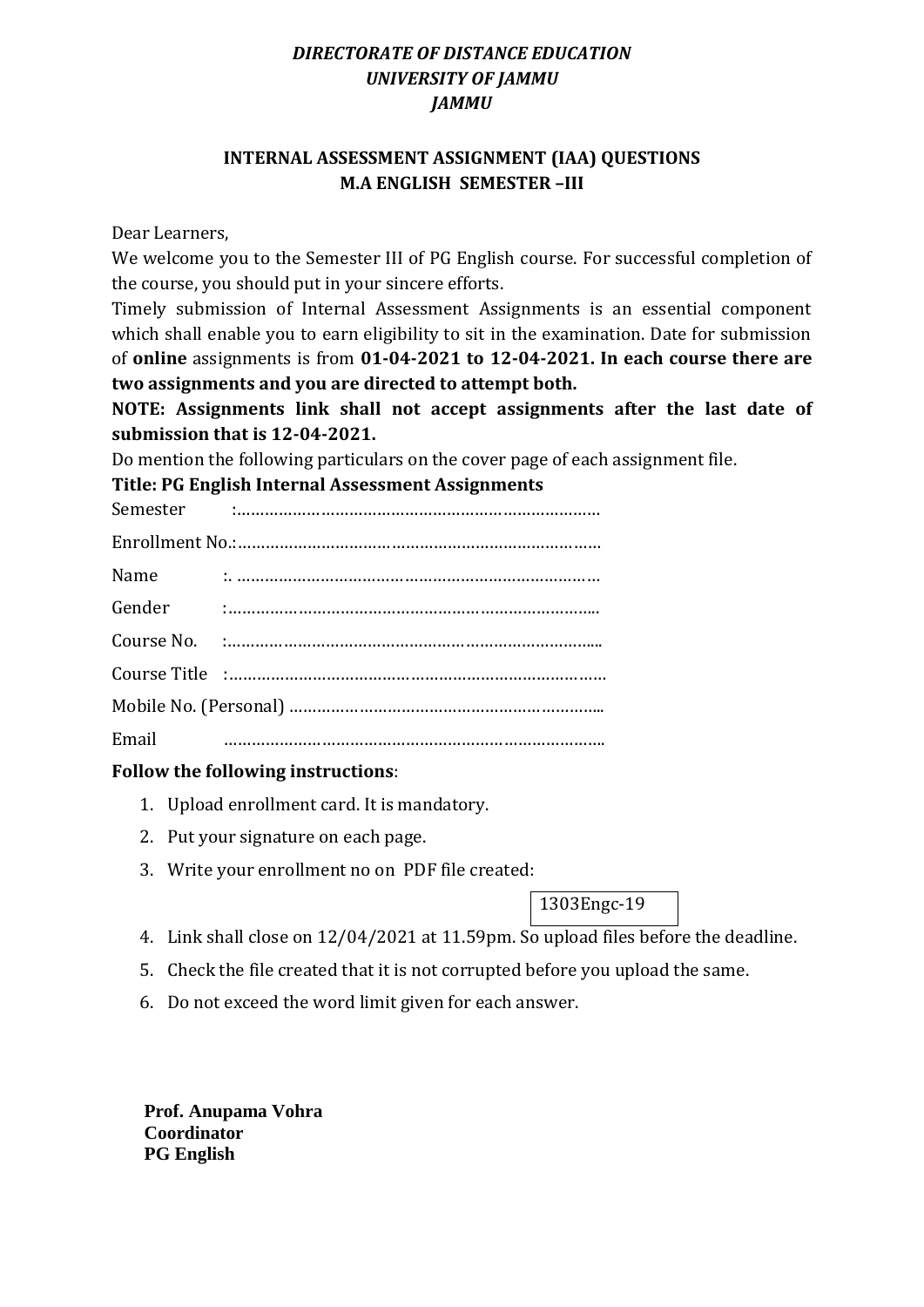### **Course Code: Eng 311 M.A English**

### **Attempt both assignments**  Assignment I **10marks**

1 Comment on Coleridge as a critic based on his Biographia Literaria (300 words)

#### **Assignment II**

**Attempt all questions. Word limit for each answer: 150 words. 5x2=10marks** 

1. Matthew Arnold does not hold English Romantic Poetry in high esteem. Why?

2. Explain the concept of 'Irony' as proposed in 'Irony as a Principle of Structure.'

### **The link for submitting Assignment**

**Course No. 311Literacy Theory -1 [Click Here](https://forms.gle/pV6qr5f3e8cB1xih8)**

# **Course Code: Eng 312** M.A English

# **Attempt both assignments**

### **Assignment I 10marks**

1. How does America serve as an inspiration behind Walt Whitman"s Songs of Myself? (300Words).

### **Assignment II**

# **Attempt all questions. Word limit for each answer: 150 words. 5x2=10marks**

- 1. What was the painter obsessed with in the short-story "The Oval Portrait"?
- 2. Why does Huck Finn fake his own death? What purpose did it serve?

#### **The link for submitting Assignment**

**Course No. 312 American Literature-1 [Click Here](https://forms.gle/SJrJu4w7ygBt4tdz6)**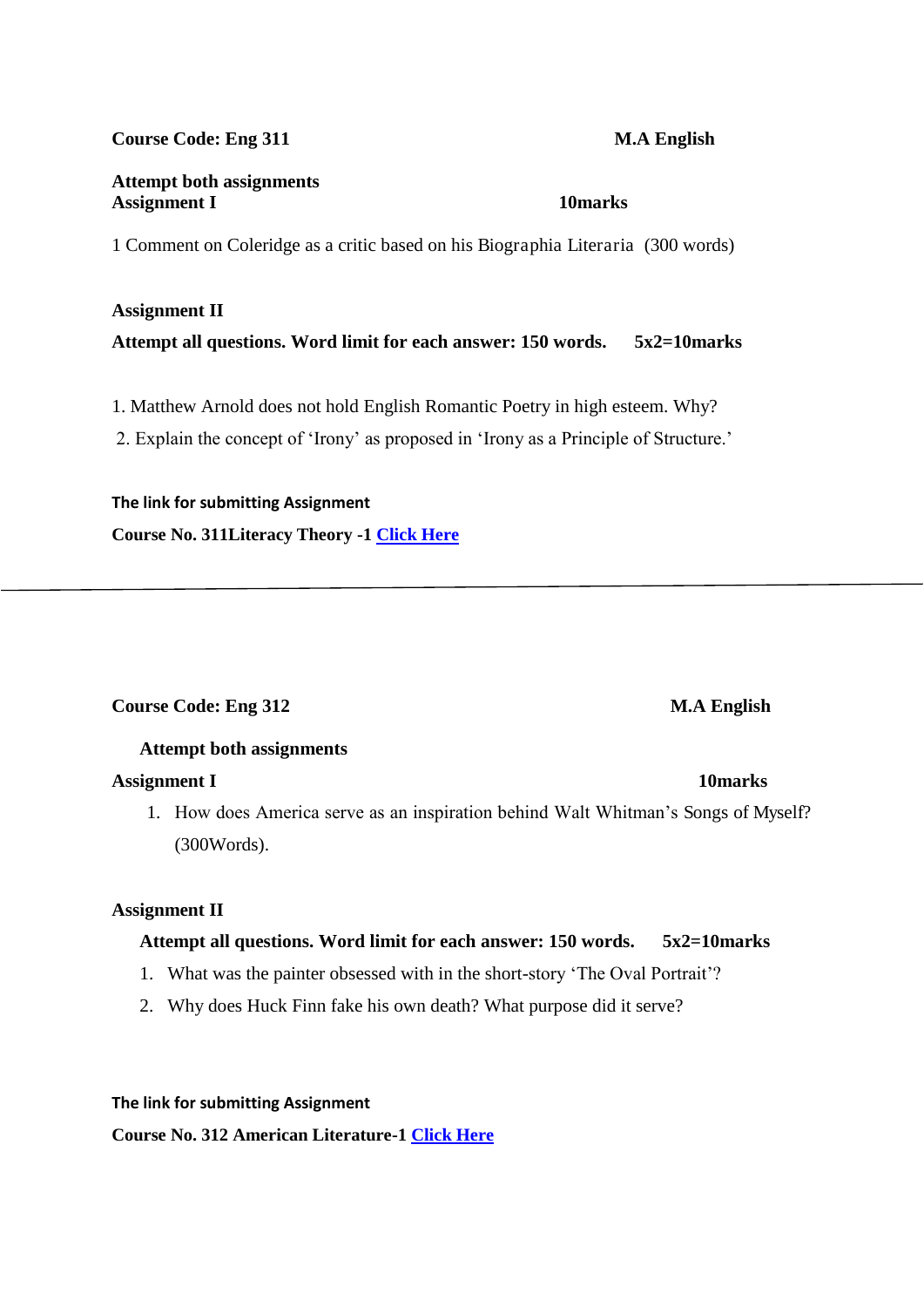### **Course Code: Eng 313** M.A English

### **Attempt both assignments**

### **Assignment I** 10 marks **10marks**

1. Discuss in detail the narrative technique used in the Notes from Underground.(300 words)

### **Assignment II**

# **Attempt all questions. Word limit for each answer : 150 words. 5x2=10marks**

1. Comment on the ending scene of Don Quixote.

2. Sum up underground man"s final act of revenge against Liza.

## **The link for submitting Assignment**

**Course No. 313 European Literature [Click Here](https://forms.gle/gnggTGLR6LBuvM3s6)**

**Course Code: Eng 314** M.A English

### **Attempt both assignments**

### **Assignment I 10marks**

1. Explain in detail the significance of the title of the play The Vultures. (300 words)

# **Assignment II**

# **Attempt all questions. Word limit for each answer: 150 words. 5x2=10marks**

- 1. Briefly sum up the central idea of the poem "Goodbye Party for Miss Pushpa T.S." by Nissim Ezekiel.
- 2. Comment on the ending of the novel Kanthapura.

# **The link for submitting Assignment**

**Course No. 314 Indian Writing in English [Click Here](https://forms.gle/rZh3T5AQFavY3TsD7)**